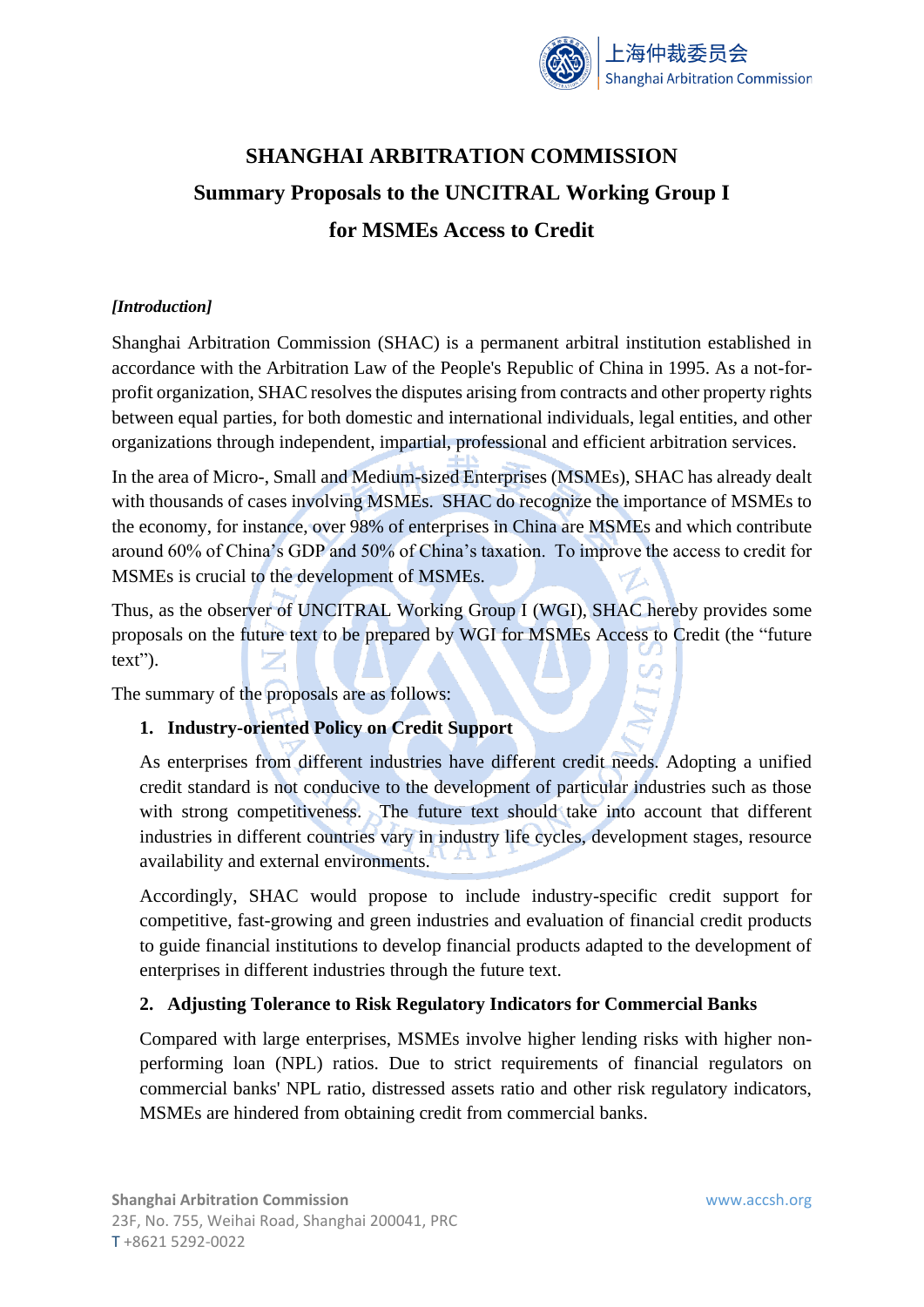

Accordingly, SHAC would propose to appropriately relax the tolerance requirements of commercial banks' NPL ratio, distressed assets ratio and other risk regulatory indicators of credit through the future text to to enhancing the incentives for commercial banks to extend credit to MSMEs, reducing the risk of non-compliance by banks, and lowering transaction costs for MSMEs to obtain credit while complying with the principle of efficiency and convenience.

## 3. **Credit Support by Policy Financial Institutions**

Globally, the access of MSMEs to credit lacks institutional support, in particular, sustainable financial support from commercial banks (policies and executive orders are not in line with the market mechanism). In addition, as MSMEs feature high risks, instability and vulnerability, it is impossible to achieve financial inclusion by simply relying on the market mechanism. In other words, it is important for central and local governments to establish non-commercial financial institutions to provide credit support for MSMEs.

Accordingly, SHAC would propose to establishment of national policy banks to introduce targeted supportive policies / financial products for MSMEs from different industries and sectors. In addition, since it is generally difficult for MSMEs to provide the collateral for loans, it is suggested that the government to establish a policy-based and multi-level financing guarantee system supported by national and subordinate administrative agencies and strengthen the cooperation between policy-based guarantee institutions and financial institutions.  $\infty$ 

#### **4. Universality and Diversity**

When the main business entities of MSMEs are low-income groups, persons with disabilities, the elderly, ethnic minorities, women or other special groups (the "Special Groups"), inclusive financial service becomes an important source. The management model, business model, products, services, and technical support capabilities for inclusive finance are weaker than for traditional financial services. MSMEs' access to financial resources is affected by the flaws in the financial system and laws and regulations, the lagging development of the direct financing market and policy-based financial institutions, and the need to enhance the financial infrastructure.

Accordingly, SHAC would propose to include special provisions are to be made to assure the access to credit of the "Special Groups and expend the coverage of basic financial services for special groups without discrimination through the future text.

#### **5. Credit Support Institutions**

The establishment of credit support institutions for MSMEs has been proved to be a common and effective measure to assist the MSMEs to obtain credit from financial institutions. However, the development of credit support institutions mainly depends on the policy regulations of various countries or regions. The corresponding legislation is absent and has two direct consequences: Firstly, The credit support institutions face the risk of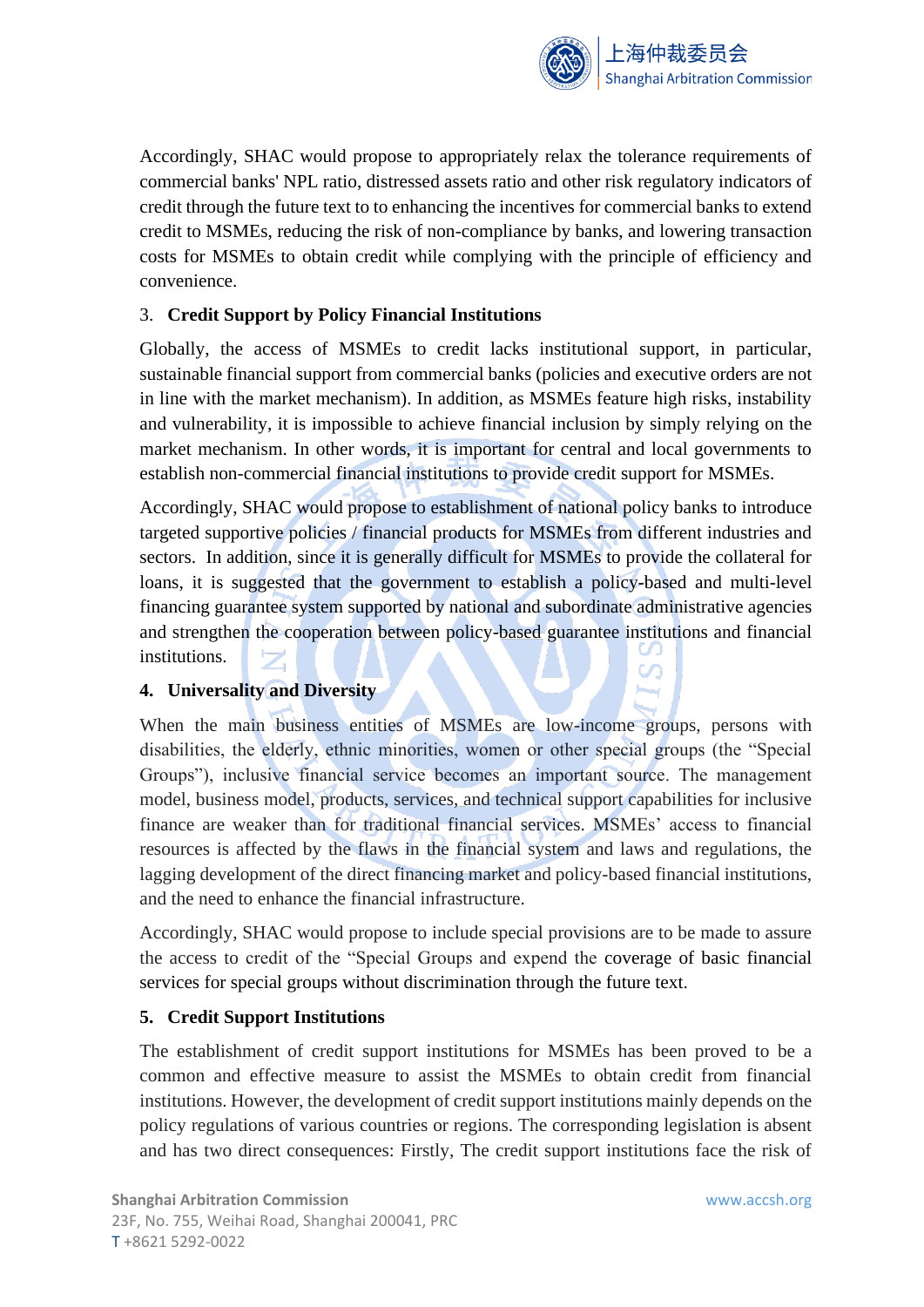

changes in external policies during the business development process; and secondly, The rights and obligations of highly related subjects in the business development process are not clarified/clear.

Accordingly, SHAC would propose to include credit support institutions, to provide service such as security information and data supervision, credit rating, credit default penalties for MSMEs through the future text.

## **6. Information Infrastructure**

Information asymmetry is a major obstacle MSMEs to access credit through commercial banks and other financial institutions. Under current market conditions, it is hard for financial institutions to obtain information such as the business operations of MSMEs or the credit records of their actual controllers, which makes it difficult to assess credit and prevents financial institutions from granting loans to MSMEs.

Accordingly, SHAC would propose to strengthen the information infrastructure, enhancing the availability of credit and financial information, and facilitating financial institutions' assessment of creditworthiness of MSMEs through the future text.